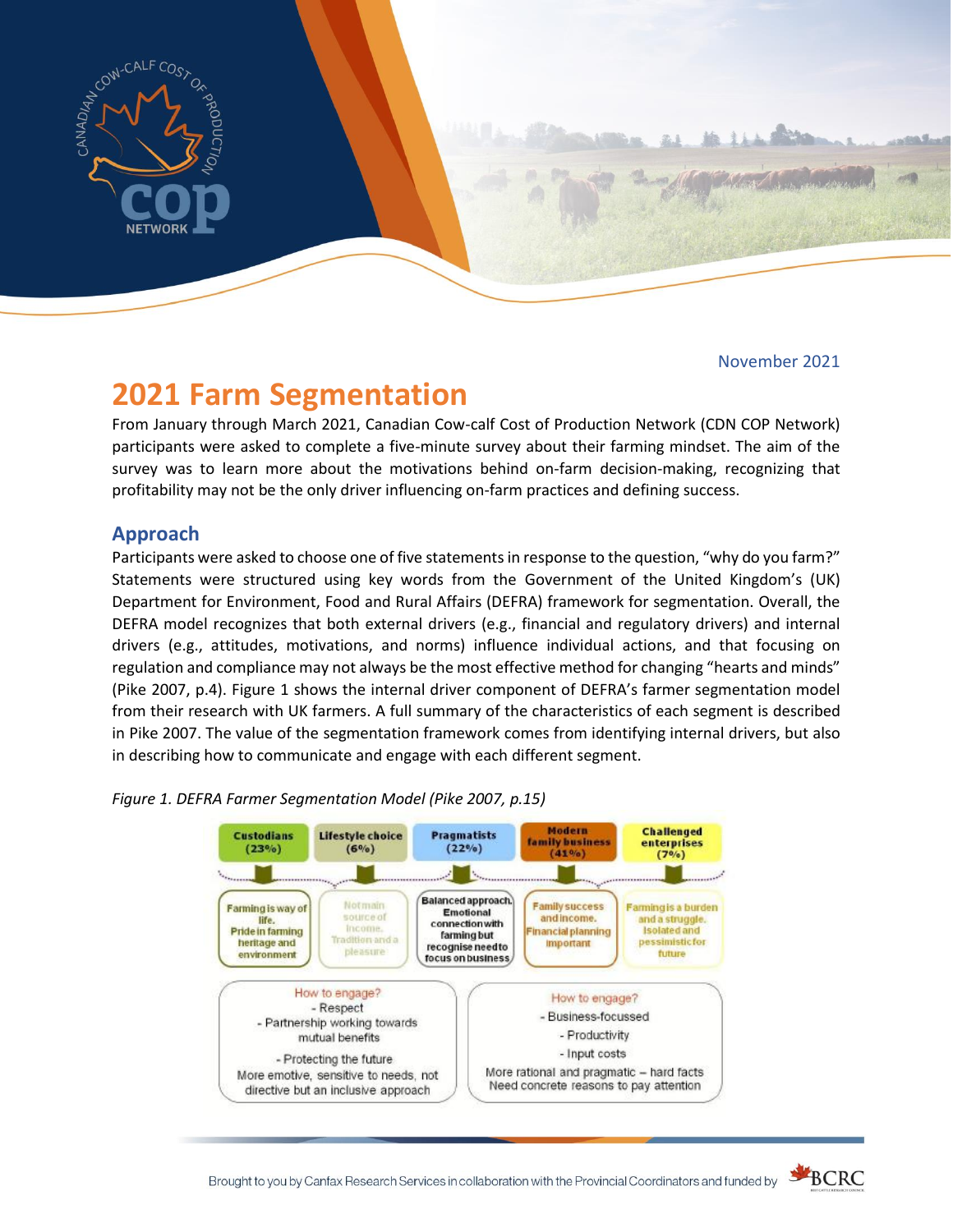For this study, CDN COP Network participants were segmented by their response to the first survey question, "why do you farm?" Participants chose one of the following five phrases that aimed to capture the spirit of each segment in the DEFRA framework:

- *1. Farming is a way of life in my family where we care for the land and animals to carry on/pass on to the next generation* **(Custodian)**
- *2. I enjoy day-to-day farm duties but mostly the work of building a business to pass on to the next generation in my family (***Modern Family Business)**
- *3. Farming is a way to breakeven while working outdoors, for the pleasure of growing and harvesting my products* **(Pragmatist)**
- *4. Farming is a positive choice I made to create a more balanced lifestyle* **(Lifestyle Choice)**
- *5. I'm not sure why I farm. I feel the burden that farming takes and often wonder how the farm might survive* **(Challenged Enterprise)**

Using the DEFRA segmentation framework as a guide, not a template, the remainder of the mindset survey asked participants about their priorities (goals), approach to risk, and approach to profitability. Results from analysis in these areas support the segmentation of participants. This report focuses on the two largest segments identified, Custodians and Modern Family Business, and describes both in detail, noting the best approaches to communication for both. Our significance tests suggest that the Custodian and Modern Family Business segments identified here are significantly different from one another on several parameters (see section V). This report examines what the two segments have in common with respect to motivations, approaches to risk and profitability, and what distinguishes them from one another.

# Limitations

Qualitative methods and/or attitudinal scales would be required to validate the segmentation of participants and generalize their existence within the national cow-calf production community. The DEFRA model is derived from farmers in the UK, and a different study design could confirm/negate the existence of these segments, and potentially more or different ones, within Canada.

It should be noted that the herd sizes for farms in the 2021 CDN COP Network ranged between 35 and 350 head, with individual producers having a broader range. The sample of participants is skewed along herd size (i.e. involving more participants with larger herds could influence the results) and therefore, the profile in some provinces may not reflect what might be expected.

# **Profile**

- Most participants (N=101) were Custodians (54%). Provinces where Custodians were the majority included, British Columbia (88%), Alberta (64%), Manitoba (50%), and the Maritimes (73%).
- The second largest group among all respondents was the Modern Family Business segment (33%). Provinces where Modern Family Businesses were the majority included, Ontario (64%), Quebec (50%), and Saskatchewan (47%). The second largest group in these provinces were Custodians.
- The remainder of respondents were segmented as Lifestyle Choice (7%), Pragmatists (3%), and Challenged Enterprises (3%).



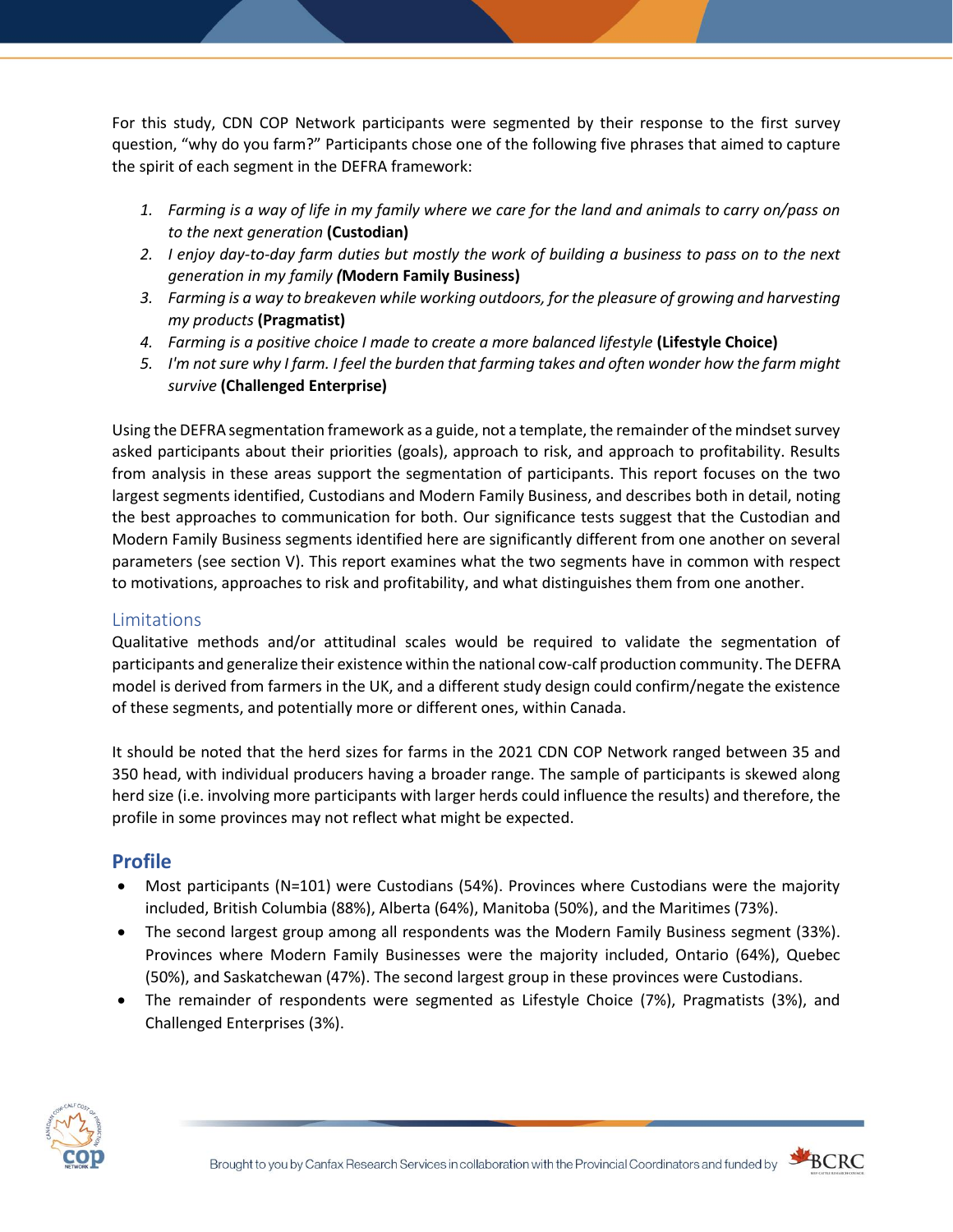#### **Segmentation**



*Figure 2. Profile of Segmentations among CDN COP Network Producers*

## **Custodians**

Custodians can be characterized by the following key words: **lifestyle, family, heritage, intergenerational, stewards/guardians/caretakers**.

According to the DEFRA framework (Pike 2007), the **key characteristics are:**

- "- Segment most content with lifestyle.
- Farming provides a quality of life, peace and tranquility for the family that it would be hard to achieve in any other walk of life
- Would be happy for children to inherit / continue the farm if that is what they choose to do

- Farm and family life are intrinsically linked and farming provides a way of life that enables you to spend a lot of time with your family

- Less of a business focus than other segments with profit reinvested in the farm
- Pride in farming heritage and feel proud to look after and also to enhance the farm." (27)

**Fifty-four per cent** (55 out of 101) **of respondents could be characterized as having a Custodian mindset.** Provinces where custodians were the majority include: British Columbia, Alberta, Manitoba, and the Maritimes. Custodians were grouped based on their response to being asked why they farmed, they all selected the response: *Farming is a way of life in my family where we care for the land and animals to carry on/pass on to the next generation.* 

## Modern Family Business

The Modern Family Business segment can be characterized by the following key words: **inter-generational knowledge transfer, growth, job enjoyment, farming as a business, work/life balance.**

According to the DEFRA framework (Pike 2007), the **key characteristics are:**

"- Farming has been passed from one generation to the next



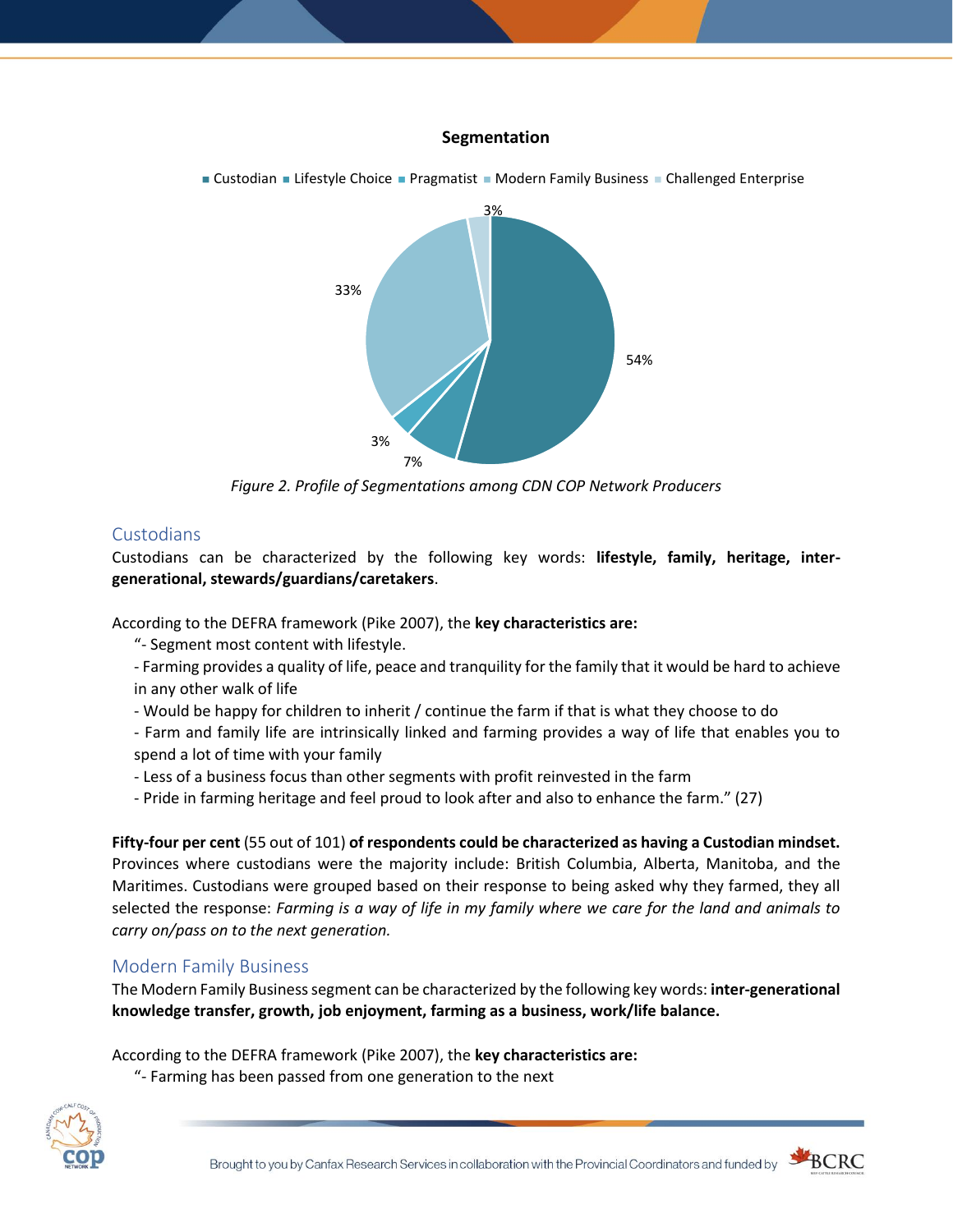- Tends to be an implicit pressure or assumption that the farm will be passed onto the next generation

– almost feel duty bound and less successful farmers worry that it won't be taken on by the children

- Enjoy farming lifestyle – freedom to be your own boss and working from home, outdoors and with family

- Other positive issues identified include the opportunity to build strong ties with their children and pass on their knowledge of how to run the farm but long hours can be a strain on family life.

- Although prefer working outdoors rather than book-keeping there is a focus on business planning and financial management of the farm and typically they are on top of paper-work

- Believe increased pressure on farmers to operate as a business in order to survive with corners cut and profit margins compromised

- More future focused than other segments – looking at opportunities for growth / making a profit to survive – are optimistic about future prices" (28)

**Thirty-three per cent** (33 out of 101) **of respondents could be characterized as having the Modern Family Business mindset.** Provinces where the Modern Family Business segment were the majority include: Ontario, Quebec and Saskatchewan. Modern Family Business participants were grouped based on their response to being asked why they farmed; they all selected the response: *I enjoy day-to-day farm duties but mostly the work of building a business to pass on to the next generation in my family.*

## **Communication**

As Pike 2007 points out, communicating with different segments should occur in different ways. Not all segments are motivated by external drivers and have their own internal motivations driving decisionmaking. When it comes to communicating with Custodians, key messages need to acknowledge the role that Custodians play as stewards of the countryside. Custodians are best encouraged versus enforced (27). The Modern Family Business segment should be communicated with in a professional manner, considered as equals or partners in business with respect to programs and will approach change as a business transaction, working out costs and benefits for themselves (28).

# **Similarities and Differences Between Custodians and Modern Family Businesses** Goals

Participants were asked about how they would prioritize their goals for next year. Participants were asked to rank a list of goals as either 'Not a Priority,' 'Low Priority,' 'Medium Priority,' or 'High Priority.' The proportion of responses were calculated (Custodian n=55 and Modern Family Business n=33) for comparability and shown in the tables below. The highest proportion for each parameter is highlighted in grey in tables 1 and 2 below.

| Goals                          | <b>Not a Priority</b> | <b>Low Priority</b> | <b>Medium Priority</b> | <b>High Priority</b> | Mean |
|--------------------------------|-----------------------|---------------------|------------------------|----------------------|------|
| Status Quo                     | 5%                    | 16%                 | 47%                    | 31%                  | 3.04 |
| Innovation                     | 0%                    | 13%                 | 51%                    | 36%                  | 3.24 |
| Environmental enhancements     | 0%                    | 16%                 | 45%                    | 38%                  | 3.22 |
| Increasing working capital     | 0%                    | 5%                  | 25%                    | 69%                  | 3.63 |
| <b>Business expansion</b>      | 2%                    | 31%                 | 47%                    | 20%                  | 2.85 |
| Succession/transition planning | 16%                   | 33%                 | 24%                    | 27%                  | 2.62 |
| Improving work/life balance    | 2%                    | 18%                 | 55%                    | 24%                  | 2.95 |

*Table 1. Goal Prioritization among Custodians*



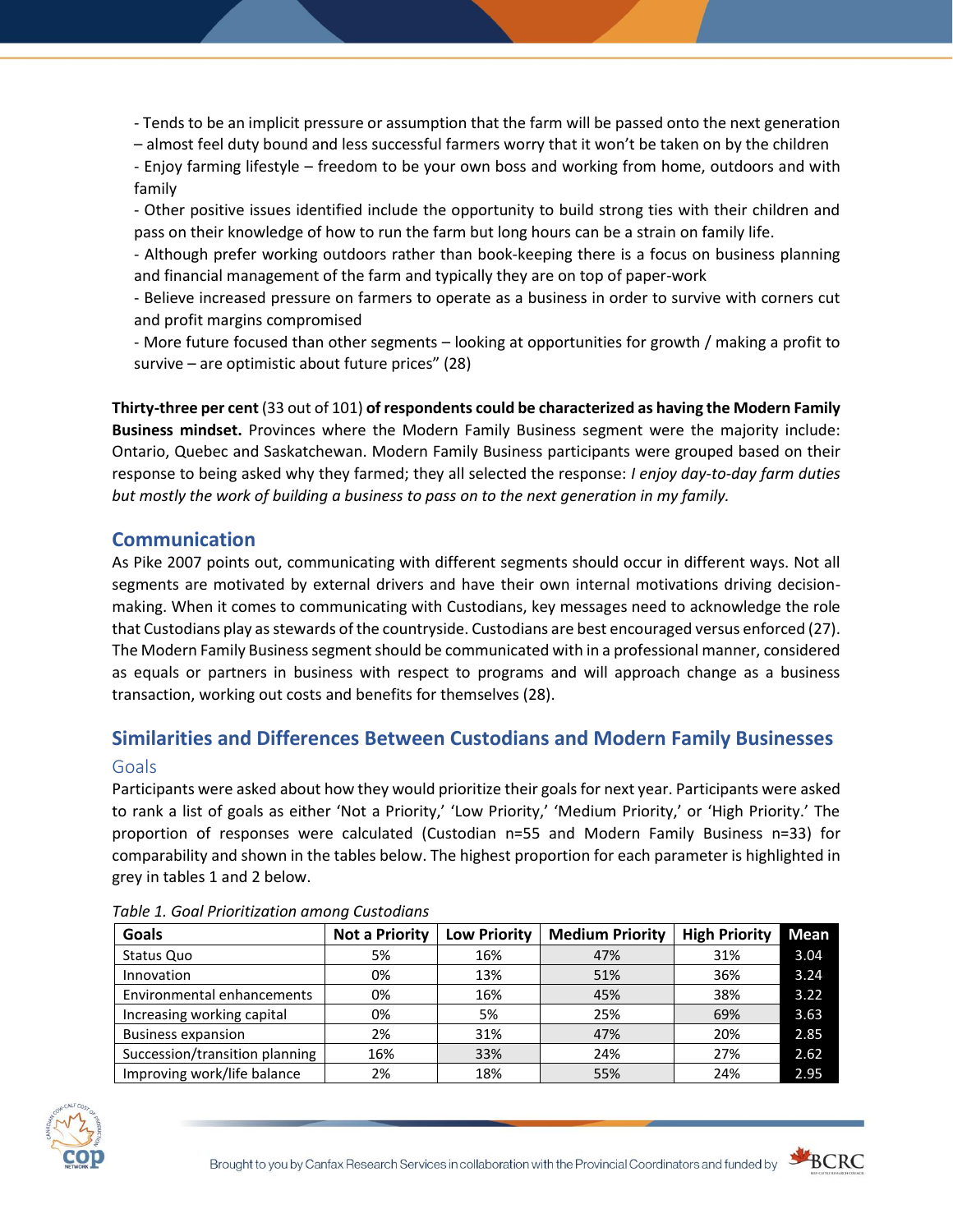| Goals                          | <b>Not a Priority</b> | <b>Low Priority</b> | <b>Medium Priority</b> | <b>High Priority</b> | <b>Mean</b> |
|--------------------------------|-----------------------|---------------------|------------------------|----------------------|-------------|
| Status Quo                     | 9%                    | 27%                 | 52%                    | 12%                  | 2.67        |
| Innovation                     | 0%                    | 18%                 | 52%                    | 30%                  | 3.12        |
| Environmental enhancements     | 3%                    | 33%                 | 42%                    | 21%                  | 2.82        |
| Increasing working capital     | 3%                    | 9%                  | 18%                    | 70%                  | 3.55        |
| <b>Business expansion</b>      | 0%                    | 21%                 | 36%                    | 42%                  | 3.21        |
| Succession/transition planning | 9%                    | 30%                 | 33%                    | 27%                  | 2.79        |
| Improving work/life balance    | 3%                    | 33%                 | 36%                    | 27%                  | 2.88        |

*Table 2. Goal Prioritization among Modern Family Business*

The significance of the differences in priorities between each group was tested using the Mann-Whitney U (non-parametric) test. Results show that Custodians seem to prioritize maintaining the status quo, as well as environmental enhancements more so than the Modern Family Business segment. Significance results are highlighted in grey in table 3. This makes sense under the DEFRA segmentation framework where Custodians are characterized more so as traditionalists and conservationists than the other segmentation groups.

*Table 3. Significance Testing on Goal Prioritization*

| Goals                          | <b>Custodian (mean)</b> |   | <b>Modern Family Business (mean)</b> | D     |
|--------------------------------|-------------------------|---|--------------------------------------|-------|
| Status Quo                     | 3.04                    |   | 2.67                                 | 0.037 |
| Innovation                     | 3.24                    |   | 3.12                                 | 0.453 |
| Environmental enhancements     | 3.22                    |   | 2.82                                 | 0.024 |
| Increasing working capital     | 3.63                    |   | 3.55                                 | 0.878 |
| <b>Business expansion</b>      | 2.85                    |   | 3.21                                 | 0.04  |
| Succession/transition planning | 2.62                    |   | 2.79                                 | 0.465 |
| Improving work/life balance    | 2.95                    | ↘ | 2.88                                 | 0.675 |

Table 3 also shows how the Modern Family Business segment prioritizes business expansion more so than Custodians, which also makes sense given how the Modern Family Business segment is characterized as future focused. The two groups prioritize work/life balance, innovation, increasing working capital and succession and transition planning similarly, as both can be described as intergenerationally and family motivated when it comes to farming.

Interestingly, the median was three for all goal categories listed, for both the Custodian and Modern Family Business segments, except for the increasing working capital category, where the median response was four for both segments. This indicates a higher priority goal for increasing working capital exists among both groups, compared to the other goals listed.



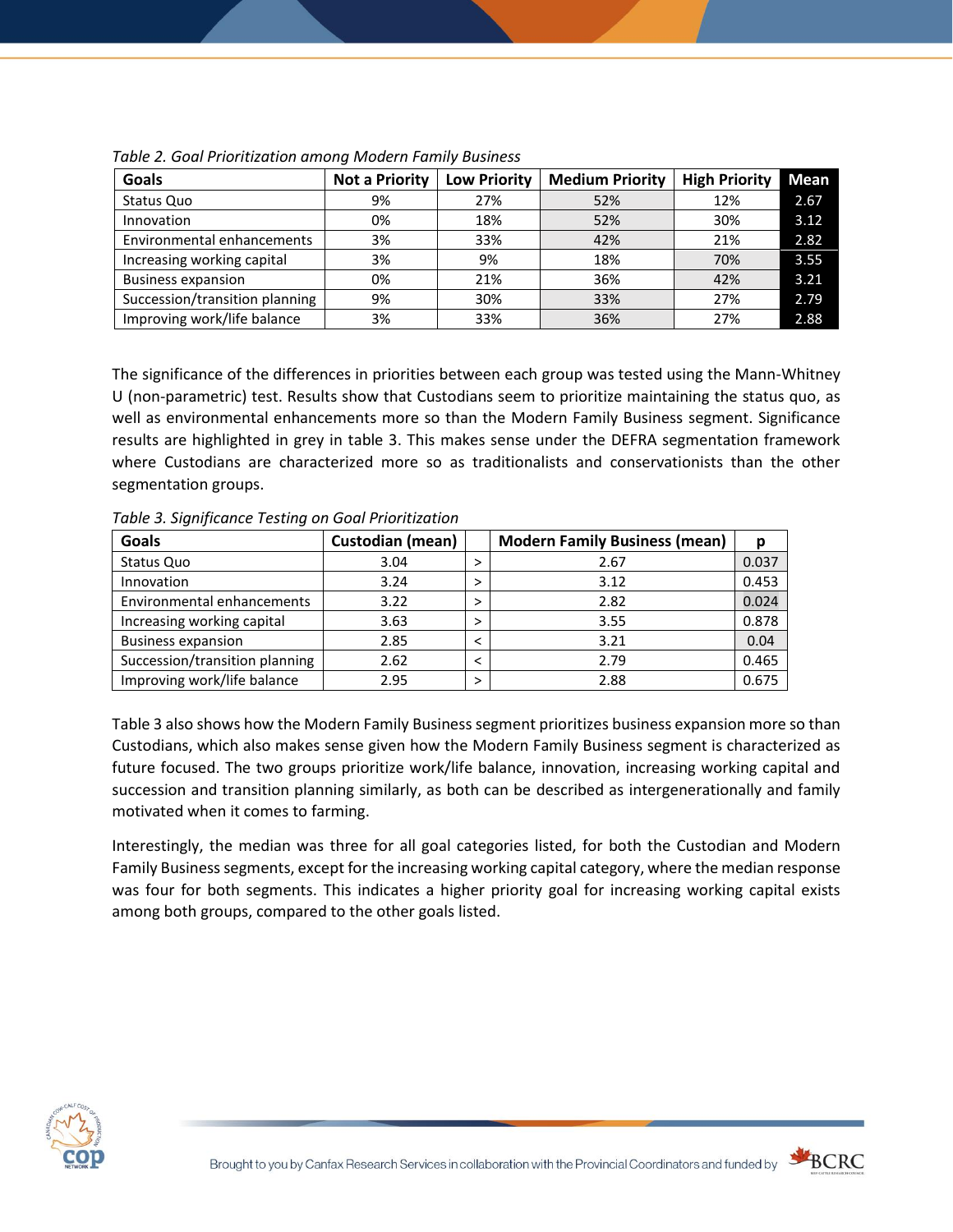## Risk

Participants were asked about their approach to risk in each of the following categories listed in tables 4 and 5 below. The proportion of responses were calculated (Custodian n=55 and Modern Family Business n=33) for comparability. The highest proportion of responses for each parameter is highlighted in grey in tables 4 and 5.

| <b>Risk</b>                | <b>Very</b><br>risk<br>averse | <b>Risk</b><br>averse | <b>Risk</b><br>neutral | <b>Willing to take</b><br>risks | Very willing to<br>take risks | <b>Mean</b> |
|----------------------------|-------------------------------|-----------------------|------------------------|---------------------------------|-------------------------------|-------------|
| Family well being          | 13%                           | 44%                   | 24%                    | 15%                             | 5%                            | 2.56        |
| Personal well-being        | 9%                            | 29%                   | 27%                    | 27%                             | 7%                            | 2.95        |
| New investments            | 2%                            | 7%                    | 24%                    | 60%                             | 4%                            | 3.56        |
| <b>Market fluctuations</b> | 0%                            | 11%                   | 33%                    | 49%                             | 0%                            | 3.38        |
| Policy and regulation      | 2%                            | 20%                   | 51%                    | 24%                             | 0%                            | 3.00        |

*Table 4. Approaches to Risk among Custodians*

| Table 5. Approaches to Risk among Modern Family Business |  |  |  |
|----------------------------------------------------------|--|--|--|
|----------------------------------------------------------|--|--|--|

| <b>Risk</b>                | <b>Very</b><br>risk<br>averse | <b>Risk</b><br>averse | <b>Risk</b><br>neutral | <b>Willing to take</b><br>risks | Very willing to<br>take risks | <b>Mean</b> |
|----------------------------|-------------------------------|-----------------------|------------------------|---------------------------------|-------------------------------|-------------|
| Family well being          | 15%                           | 27%                   | 18%                    | 4%                              | 7%                            | 2.36        |
| Personal well-being        | 6%                            | 18%                   | 25%                    | 9%                              | 0%                            | 2.85        |
| New investments            | 0%                            | 0%                    | 15%                    | 31%                             | 7%                            | 4.00        |
| <b>Market fluctuations</b> | 0%                            | 11%                   | 22%                    | 25%                             | 7%                            | 3.30        |
| Policy and regulation      | 0%                            | 16%                   | 29%                    | 15%                             | 7%                            | 2.97        |

The significance of the difference between risk approaches were tested using a two sample (parametric) t-test assuming unequal variance, which is appropriate to use for small samples and ordinal data under certain assumptions that apply to the risk data set. Significance findings using the two sample t-test were confirmed using the Mann-Whitney U test. The two segments have a similar approach to risk in all categories except for new investments. When it comes to new investments, the Custodians are more risk averse than the Modern Family Business segment, shown in table 6 below.

#### *Table 6. Significance Testing on Risk*

| <b>Risk</b>                | Custodian (mean) | <b>Modern Family Business (mean)</b> |       |
|----------------------------|------------------|--------------------------------------|-------|
| Family well being          | 2.56             | 2.36                                 | 0.359 |
| Personal well-being        | 2.95             | 2.85                                 | 0.660 |
| New investments            | 3.56             | 4.00                                 | 0.008 |
| <b>Market fluctuations</b> | 3.38             | 3.30                                 | 0.641 |
| Policy and regulation      | 3.00             | 297                                  | 0.850 |

The median value was three in all categories except for new investments in which the median value for both segments was four. While the Modern Family Business segment may have a riskier approach to new investments than Custodians, both groups seemed more likely to take risks with respect to new investment compared with other risk categories listed. The median value in both segments approaching risk to family well-being was lower, at two.



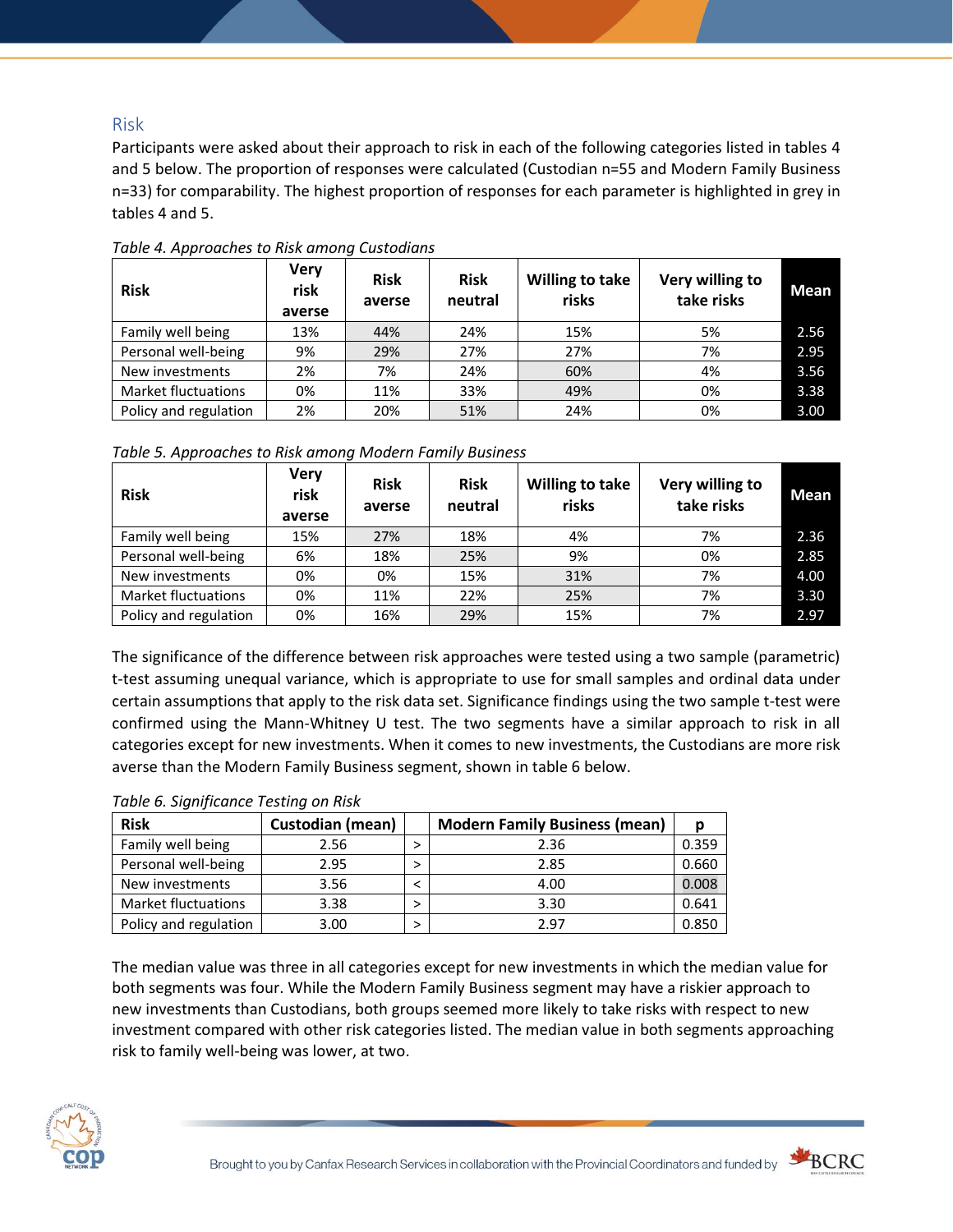# Profitability

Participants were asked how they thought about profitability on their farm and were prompted to select all that apply from a list of possible ways to think about profitability, meaning respondents could select more than one approach. Those in the Modern Family Business segment were less likely to approach profitability through cost-savings than Custodians and thought more about profit in the long-term (figures 3 and 4 below).





Custodians: Approach to Profitability

*Figure 4. How Modern Family Business Thinks About Profitability on Their Farms*



Modern Family Business: Approach to Profitability

The most noticeable difference between how the two segments though about profitability was concerning regenerative agriculture, with nearly half (45%) of Custodians indicating they thought about profitability